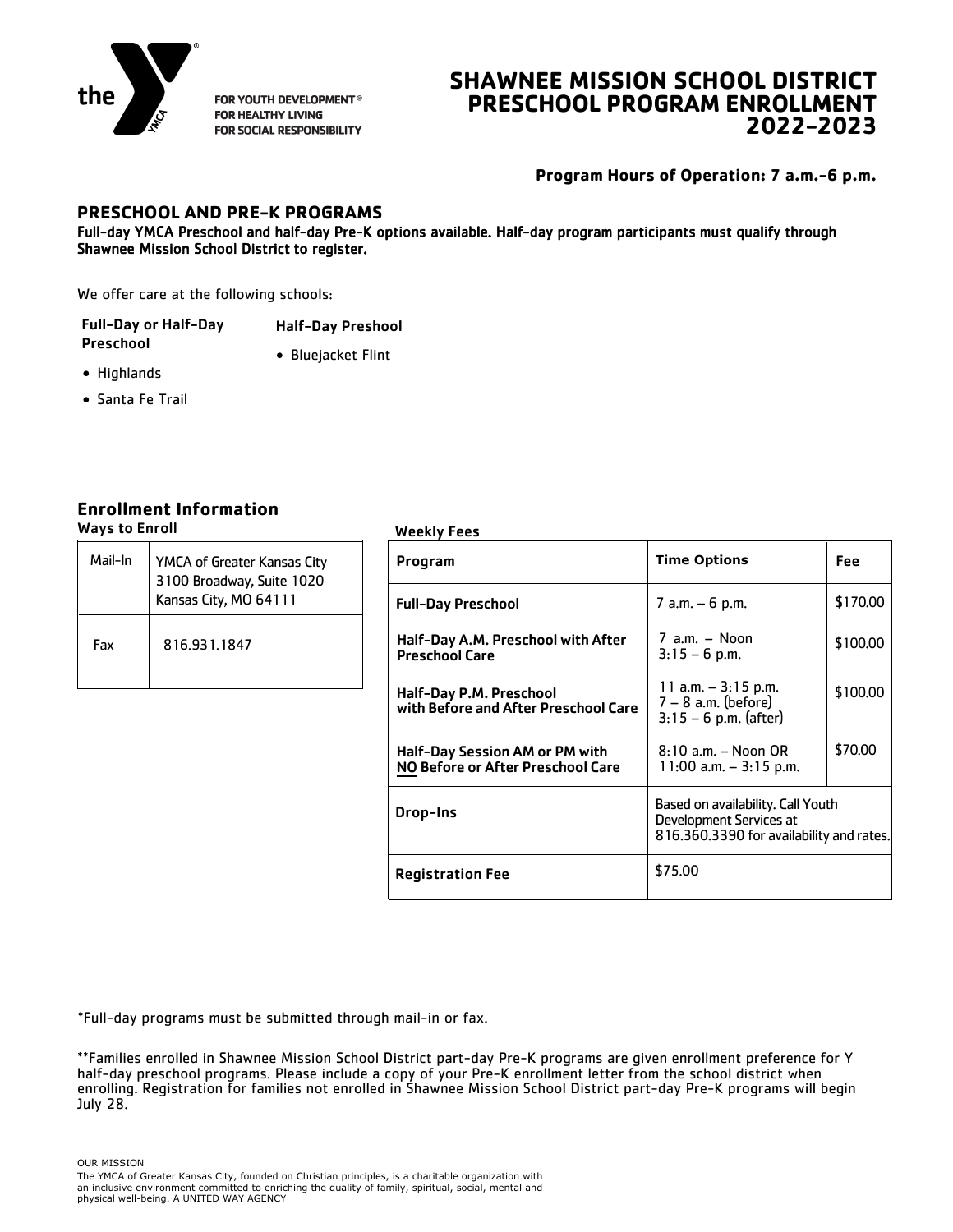#### Program Information

- At the time of enrollment, the registration fee **plus** the first week of payment is due.
- Payments are due weekly and can be paid by electronic draft, online or by check/money order at your school to the YMCA staff.
- Programs are licensed and participate in the child care state subsidy program.
- Financial assistance is available for those who qualify (based on availability.)
- Fees are based on enrollment and not on attendance. Fees are **not** pro-rated based on the number of days in a week.
- Registrations for future start dates require payment for all weeks up to the start date.
- Changes to enrollment are based on availability and are required in writing one business week prior to the effective date of the change.
- Withdrawing from the program requires one week's notice in writing on the Change/Drop Request form.
- Because we are committed to protecting your privacy, email registrations and email payment information are not accepted.

#### Discipline Policy

Our discipline policy is youth-centered and designed to achieve a positive outcome to misbehaviors and conflicts. We acknowledge good behaviors. We respond to misbehaviors and conflicts in an appropriate manner. We have zero-tolerance for violence and bullying; we follow the school or district policy in which the programs is held. We have the right to suspend or expel children from our programs if they or their families threaten the safety or interfere with the sustainability of a quality program. When misbehaviors occur, we will redirect behaviors, discuss the situation, and suggest a more appropriate course of action. We will also develop a guidance plan and when necessary, meet with families to resolve the misbehavior. If inappropriate behavior continues, it might be necessary to implement consequences such as loss of privilege or a brief separation from the group. If timeout is used, it will be no longer than 1 minute per year of age. Group timeouts are prohibited by the Y.

#### Program and Administrative Fees

- A late payment fee of \$20 is charged if your payment is received after the due date.
- A late pickup fee of \$1 is charged per minute per child. Late pickup fees are due when your child is picked up.
- Administrative Fee for enrollment changes: \$25 per request.
- Reenrollment Fee (if your child leaves the programs and returns in the same school year): \$25.

For more information, visit KansasCityYMCA.org/YClub. For program or account information, call the YDS Support Line at 816.360.3390.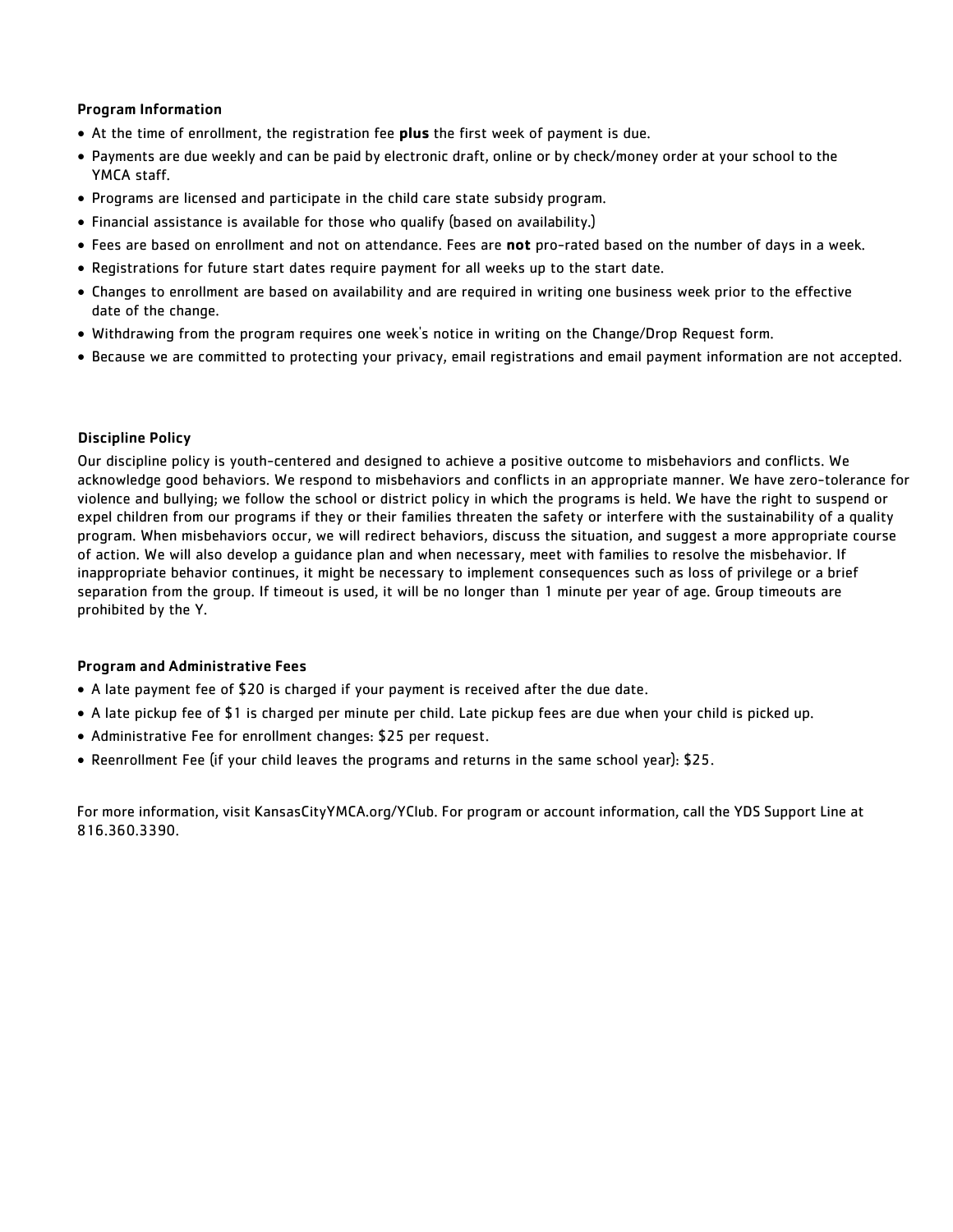

FOR YOUTH DEVELOPMENT<sup>®</sup> FOR HEALTHY LIVING FOR SOCIAL RESPONSIBILITY

## **SHAWNEE MISSION SCHOOL DISTRICT PRESCHOOL PROGRAM ENROLLMENT 2022-2023**

For Office Use Only:

| For Office Use Only:                                                                                                     |                     |                       |                                  |
|--------------------------------------------------------------------------------------------------------------------------|---------------------|-----------------------|----------------------------------|
| <b>Customer ID</b>                                                                                                       |                     |                       |                                  |
|                                                                                                                          |                     |                       |                                  |
| <b>Signature</b>                                                                                                         |                     | <b>Date Processed</b> |                                  |
|                                                                                                                          |                     |                       |                                  |
|                                                                                                                          |                     |                       |                                  |
| Please type or print neatly and complete all sections. Incomplete or illegible registration forms will not be processed. |                     |                       |                                  |
|                                                                                                                          |                     |                       |                                  |
| <b>Participant Information</b>                                                                                           |                     |                       |                                  |
| Child's Name                                                                                                             |                     | <b>Date of Birth</b>  | Non-Binary<br>Male<br>$\Box$     |
|                                                                                                                          |                     |                       | $\Box$                           |
|                                                                                                                          |                     |                       | Other_<br>Female<br>$\mathbf{I}$ |
| <b>Address</b>                                                                                                           |                     |                       |                                  |
|                                                                                                                          |                     |                       |                                  |
|                                                                                                                          |                     |                       |                                  |
| City                                                                                                                     |                     | <b>State</b>          | Zip                              |
|                                                                                                                          |                     |                       |                                  |
| <b>Primary Guardian Name</b>                                                                                             |                     |                       |                                  |
|                                                                                                                          |                     |                       |                                  |
|                                                                                                                          |                     |                       |                                  |
| Employer                                                                                                                 |                     |                       |                                  |
|                                                                                                                          |                     |                       |                                  |
| <b>Primary Phone</b>                                                                                                     | <b>Mobile Phone</b> |                       |                                  |
|                                                                                                                          |                     |                       |                                  |
| Email                                                                                                                    |                     |                       |                                  |
|                                                                                                                          |                     |                       |                                  |
|                                                                                                                          |                     |                       |                                  |
| <b>Secondary Guardian Name</b>                                                                                           |                     |                       |                                  |
|                                                                                                                          |                     |                       |                                  |
|                                                                                                                          |                     |                       |                                  |
| Employer                                                                                                                 |                     |                       |                                  |
|                                                                                                                          |                     |                       |                                  |
| <b>Primary Phone</b>                                                                                                     | <b>Mobile Phone</b> |                       |                                  |
|                                                                                                                          |                     |                       |                                  |
|                                                                                                                          |                     |                       |                                  |
| Email                                                                                                                    |                     |                       |                                  |
|                                                                                                                          |                     |                       |                                  |
|                                                                                                                          |                     |                       |                                  |
| <b>Enrollment Information</b>                                                                                            |                     |                       |                                  |
|                                                                                                                          |                     |                       |                                  |

| Program:<br>Full-Day Preschool \$170 (Highlands and Santa Fe Trail)                        | • Full-time care is 4 to 5 set days per week                                            |
|--------------------------------------------------------------------------------------------|-----------------------------------------------------------------------------------------|
| Part-Day Preschool with Before and After Preschool Care \$100<br>(Available at all sites.) | Part-Day Preschool NO Before and After Preschool Care \$70<br>(Available at all sites.) |
| <b>A.M. Preschool</b> $(7 a.m.-Noon, 3:15-6 p.m.)$                                         | A.M. Preschool (8:10 a.m.- Noon)                                                        |
| P.M. Preschool<br>$(11 a.m.-3:15 p.m., 7-8 a.m.$ (before) and 3:15-6 p.m. (after)          | P.M. Preschool $(11 a.m.-3:15 p.m.)$                                                    |
| <b>Highlands</b><br>Location:<br><b>Blueiacket Flint</b>                                   | Santa Fe Trail                                                                          |

1. Does your child take any medications on a daily basis? If yes, please list:

2. Will your child be required to take medication while at the program? If yes, please describe:

3. Has your child ever been diagnosed with allergies, AD(H)D, Autism, emotional health disorders, or hearing disabilities? If yes, please describe:

4. Does your child have an IEP or 504? If yes, please describe:

5. Does your child require special assistance? If yes, please describe:

6. What is your child's primary language?

#### **OUR MISSION**

The YMCA of Greater Kansas City, founded on Christian principles, is a charitable organization with an inclusive environment committed to enriching the quality of family, spiritual, social, mental and physical well-being. A UNITED WAY AGENCY

<u> 1980 - Johann Barn, mars ann an t-Amhain Aonaich an t-Aonaich an t-Aonaich ann an t-Aonaich ann an t-Aonaich</u>